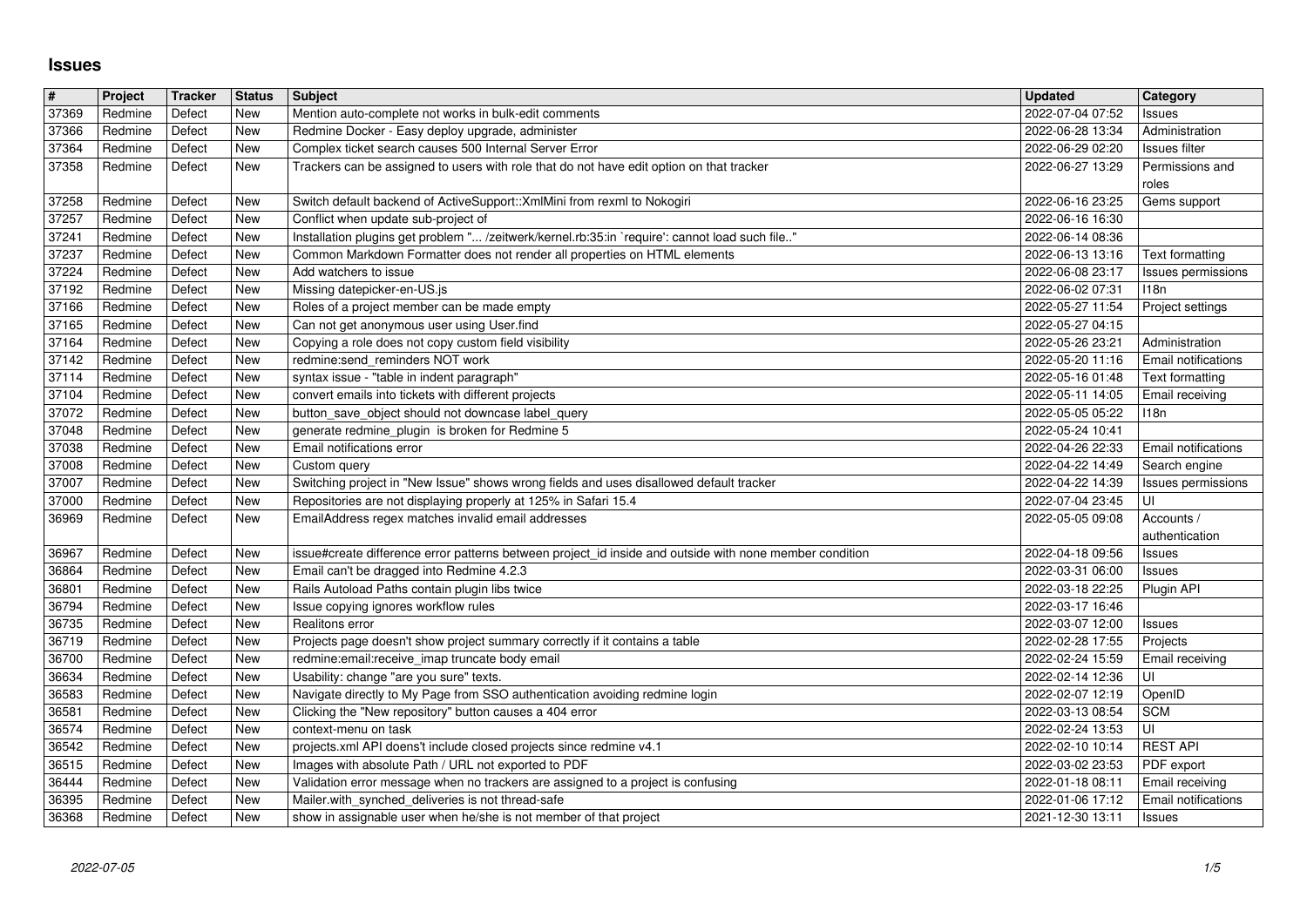| $\sqrt{\frac{4}{15}}$ | Project            | <b>Tracker</b>   | <b>Status</b>            | <b>Subject</b>                                                                                                                                                                               | <b>Updated</b>                       | Category                            |
|-----------------------|--------------------|------------------|--------------------------|----------------------------------------------------------------------------------------------------------------------------------------------------------------------------------------------|--------------------------------------|-------------------------------------|
| 36365<br>36349        | Redmine<br>Redmine | Defect<br>Defect | <b>New</b><br>New        | centos8 00 redmine0000000000 webhook,000000000000000<br>Problem with adding peopel to existing tasks                                                                                         | 2021-12-29 10:00<br>2022-01-25 11:52 | Hook requests<br>Issues permissions |
| 36335                 | Redmine            | Defect           | <b>New</b>               | Error when editing workflow with large number of statuses                                                                                                                                    | 2021-12-19 15:50                     | Issues workflow                     |
| 36291                 | Redmine            | Defect           | <b>New</b>               | Issue done ratio is not updated after closing duplicate issue                                                                                                                                | 2021-12-22 13:35                     | Issues                              |
| 36278<br>36273        | Redmine<br>Redmine | Defect<br>Defect | <b>New</b><br>New        | Required field does not marked as required when user has multiple roles with different rules<br>Modifying the source code of the plugin does not reload it in trunk 21295                    | 2021-12-13 10:46<br>2021-12-02 15:21 | <b>Issues workflow</b>              |
| 36260                 | Redmine            | Defect           | New                      | Gantt error                                                                                                                                                                                  | 2021-11-30 11:55                     |                                     |
| 36229                 | Redmine            | Defect           | New                      | API - Question/Problem                                                                                                                                                                       | 2021-11-23 23:44                     | Documentation                       |
| 36223<br>36181        | Redmine<br>Redmine | Defect<br>Defect | New<br><b>New</b>        | Import from csv problems<br>Time tracking enumeration Activities are duplicated and counted separately in reports                                                                            | 2021-11-22 16:55<br>2021-11-10 22:24 | Importers<br>Time tracking          |
| 36177                 | Redmine            | Defect           | <b>New</b>               | Remove spaces at the end of custom-fields names                                                                                                                                              | 2021-11-09 14:11                     | Custom fields                       |
| 36150                 | Redmine            | Defect           | <b>New</b>               | imap mail fetch validation failed: due date is blank                                                                                                                                         | 2021-11-06 19:36                     | Email receiving                     |
| 36059<br>36042        | Redmine<br>Redmine | Defect<br>Defect | <b>New</b><br><b>New</b> | Fulltext search in timelog comments<br>Filtering issues by multiple projects in REST API returns a 404                                                                                       | 2022-03-13 06:44<br>2021-10-25 22:48 | Search engine<br><b>REST API</b>    |
| 36031                 | Redmine            | Defect           | <b>New</b>               | REST API show wiki page in html format contains wrong links to another wiki project                                                                                                          | 2021-10-22 11:08                     | <b>REST API</b>                     |
| 36023                 | Redmine            | Defect           | New                      | Export project news to pdf (images in description are not showing in exported pdf file)                                                                                                      | 2021-10-21 07:49                     | <b>News</b>                         |
| 36004<br>35965        | Redmine<br>Redmine | Defect<br>Defect | New<br><b>New</b>        | file sestem reposatory dont list the arabic files<br>REST group api does not work when user is already member of group                                                                       | 2021-10-20 12:46<br>2021-10-08 11:33 | <b>SCM</b><br><b>REST API</b>       |
| 35963                 | Redmine            | Defect           | <b>New</b>               | Redmine: Associated revisions not updating automatically                                                                                                                                     | 2021-10-07 17:12                     | Issues                              |
| 35917<br>35916        | Redmine<br>Redmine | Defect<br>Defect | <b>New</b><br><b>New</b> | Bringing redmine projects back from a restored hard drive<br>Time-Entries CSV export is broken                                                                                               | 2021-09-24 14:31<br>2021-10-18 09:40 | Files<br>Time tracking              |
| 35885                 | Redmine            | Defect           | <b>New</b>               | the change of routing raw files from repositories not included in the upgrade proces/manual                                                                                                  | 2021-09-24 17:32                     |                                     |
| 35872                 | Redmine            | Defect           | New                      | Attendee listbox ordering problem solution                                                                                                                                                   | 2021-09-14 22:29                     | Issues                              |
| 35860<br>35826        | Redmine<br>Redmine | Defect<br>Defect | <b>New</b><br>New        | Unable to see Custom Fields after migration<br>a long time subversion diff blocked all other requests                                                                                        | 2021-09-15 15:51<br>2021-08-30 09:11 | Custom fields<br><b>SCM</b>         |
| 35794                 | Redmine            | Defect           | New                      | ProjectQuery doesn't obey multiple sort orders                                                                                                                                               | 2021-08-22 04:06                     | Projects                            |
| 35734                 | Redmine            | Defect           | <b>New</b>               | Comments are not shown correctly in Outlookmails when using nummeration where PRE-Blocks are included                                                                                        | 2021-08-11 13:25                     | Issues                              |
| 35732<br>35680        | Redmine<br>Redmine | Defect<br>Defect | <b>New</b><br><b>New</b> | Clean up and reorder Redmine Wiki<br>Error while using local hashes gitlab-repository                                                                                                        | 2021-12-16 09:47<br>2021-08-04 09:40 | <b>SCM</b>                          |
| 35670                 | Redmine            | Defect           | New                      | Graphs in the Issues Report details are too large.                                                                                                                                           | 2021-08-03 01:04                     | Issues planning                     |
| 35666                 | Redmine            | Defect           | <b>New</b>               | Review incorrect usage of Setting.display_subprojects_issues                                                                                                                                 | 2021-08-02 15:42                     | Issues                              |
| 35664<br>35582        | Redmine<br>Redmine | Defect<br>Defect | New<br><b>New</b>        | Inconsistencies in rendering of subproject data on Issues Reports<br>Error: Template::Error (Tried to load unspecified class: ActiveSupport::HashWithIndifferentAccess)                      | 2021-08-02 15:26<br>2022-02-13 10:04 | Issues planning<br>Administration   |
| 35545                 | Redmine            | Defect           | New                      | Fix css class assignment in issue custom field rendering in show view                                                                                                                        | 2021-07-14 10:31                     | Issues                              |
| 35531                 | Redmine            | Defect           | <b>New</b>               | redmine unexpected undefined local variable or method `project'" for mail handler, did you mean project_url                                                                                  | 2021-09-10 10:04                     | Email receiving                     |
| 35382<br>35359        | Redmine<br>Redmine | Defect<br>Defect | <b>New</b><br>New        | Copy Project Tracker and Tasks and relations<br>assignee dropdown list ascending order                                                                                                       | 2022-01-27 21:08<br>2021-06-05 13:02 | <b>Filters</b>                      |
| 35320                 | Redmine            | Defect           | <b>New</b>               | When viewing spent time report the Activity, Issue Id and Subject are combined into a single column Issue yet there is no option for                                                         | 2021-05-27 18:02                     | <b>Issues filter</b>                |
|                       |                    |                  | <b>New</b>               | filtering on subject.                                                                                                                                                                        |                                      |                                     |
| 35309<br>35224        | Redmine<br>Redmine | Defect<br>Defect | New                      | Hyperlinks ending in "\$" will be truncated (the trailing "\$" sign will not be part of the URL to be pointed to)<br>Adding new project impossible with mandatory custom field of type users | 2021-05-26 10:29<br>2021-05-14 14:05 | Text formatting<br>Projects         |
| 35212<br>35199        | Redmine<br>Redmine | Defect<br>Defect | New<br>New               | Issues controller_issues_edit_* hooks not firing on bulk edit actions<br>HookTest resets all listeners - core tests run inconsistently with plugins                                          | 2021-05-05 18:20<br>2021-05-10 21:26 | Issues<br>Plugin API                |
|                       |                    |                  |                          |                                                                                                                                                                                              |                                      |                                     |
|                       |                    |                  |                          |                                                                                                                                                                                              |                                      |                                     |
|                       |                    |                  |                          |                                                                                                                                                                                              |                                      |                                     |
|                       |                    |                  |                          |                                                                                                                                                                                              |                                      |                                     |
|                       |                    |                  |                          |                                                                                                                                                                                              |                                      |                                     |
|                       |                    |                  |                          |                                                                                                                                                                                              |                                      |                                     |
|                       |                    |                  |                          |                                                                                                                                                                                              |                                      |                                     |
|                       |                    |                  |                          |                                                                                                                                                                                              |                                      |                                     |
|                       |                    |                  |                          |                                                                                                                                                                                              |                                      |                                     |
|                       |                    |                  |                          |                                                                                                                                                                                              |                                      |                                     |
|                       |                    |                  |                          |                                                                                                                                                                                              |                                      |                                     |
|                       |                    |                  |                          |                                                                                                                                                                                              |                                      |                                     |
|                       |                    |                  |                          |                                                                                                                                                                                              |                                      |                                     |
|                       |                    |                  |                          |                                                                                                                                                                                              |                                      |                                     |
|                       |                    |                  |                          |                                                                                                                                                                                              |                                      |                                     |
|                       |                    |                  |                          |                                                                                                                                                                                              |                                      |                                     |
|                       |                    |                  |                          |                                                                                                                                                                                              |                                      |                                     |
|                       |                    |                  |                          |                                                                                                                                                                                              |                                      |                                     |
|                       |                    |                  |                          |                                                                                                                                                                                              |                                      |                                     |
|                       |                    |                  |                          |                                                                                                                                                                                              |                                      |                                     |
|                       |                    |                  |                          |                                                                                                                                                                                              |                                      |                                     |
|                       |                    |                  |                          |                                                                                                                                                                                              |                                      |                                     |
|                       |                    |                  |                          |                                                                                                                                                                                              |                                      |                                     |
|                       |                    |                  |                          |                                                                                                                                                                                              |                                      |                                     |
|                       |                    |                  |                          |                                                                                                                                                                                              |                                      |                                     |
|                       |                    |                  |                          |                                                                                                                                                                                              |                                      |                                     |
|                       |                    |                  |                          |                                                                                                                                                                                              |                                      |                                     |
|                       |                    |                  |                          |                                                                                                                                                                                              |                                      |                                     |
|                       |                    |                  |                          |                                                                                                                                                                                              |                                      |                                     |
|                       |                    |                  |                          |                                                                                                                                                                                              |                                      |                                     |
|                       |                    |                  |                          |                                                                                                                                                                                              |                                      |                                     |
|                       |                    |                  |                          |                                                                                                                                                                                              |                                      |                                     |
|                       |                    |                  |                          |                                                                                                                                                                                              |                                      |                                     |
|                       |                    |                  |                          |                                                                                                                                                                                              |                                      |                                     |
|                       |                    |                  |                          |                                                                                                                                                                                              |                                      |                                     |
|                       |                    |                  |                          |                                                                                                                                                                                              |                                      |                                     |
|                       |                    |                  |                          |                                                                                                                                                                                              |                                      |                                     |
|                       |                    |                  |                          |                                                                                                                                                                                              |                                      |                                     |
|                       |                    |                  |                          |                                                                                                                                                                                              |                                      |                                     |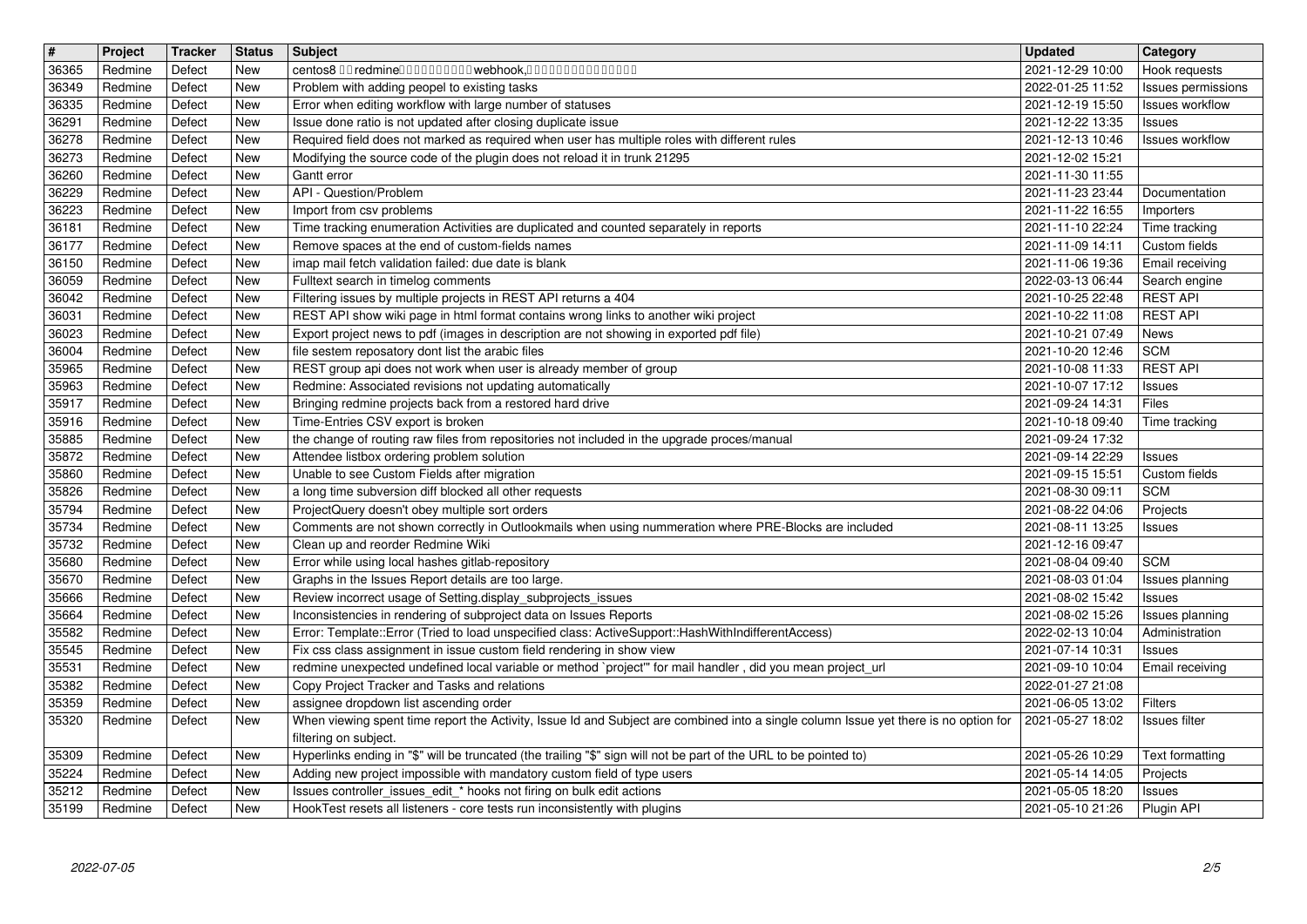| $\sqrt{\frac{4}{15}}$ | Project            | Tracker          | <b>Status</b>            | <b>Subject</b>                                                                                                                                         | <b>Updated</b>                       | Category                                      |
|-----------------------|--------------------|------------------|--------------------------|--------------------------------------------------------------------------------------------------------------------------------------------------------|--------------------------------------|-----------------------------------------------|
| 35192<br>35168        | Redmine<br>Redmine | Defect<br>Defect | <b>New</b><br>New        | Watchers pop up window appears after a long time<br>Activity tab not showing recent data                                                               | 2022-04-29 09:32<br>2021-09-17 14:48 | Issues<br>Activity view                       |
| 35153                 | Redmine            | Defect           | <b>New</b>               | Add a touch icon                                                                                                                                       | 2021-04-27 13:08                     | UI                                            |
| 35132                 | Redmine            | Defect           | <b>New</b>               | Custum field default value has no effect if field is inaccessible                                                                                      | 2021-05-03 22:22                     | Custom fields                                 |
| 35102<br>35028        | Redmine<br>Redmine | Defect<br>Defect | <b>New</b><br><b>New</b> | Issue Tracking Details are showning issue statuses even if they are not used within the project<br>Deprecation message when executing 'bundle install' | 2021-04-15 11:02<br>2021-04-04 20:44 | Gems support                                  |
| 34995                 | Redmine            | Defect           | New                      | Running redmine in docker getting ssl error, any ideas what might be the issue?                                                                        | 2021-03-31 15:18                     | Email receiving                               |
| 34965<br>34957        | Redmine<br>Redmine | Defect<br>Defect | New<br><b>New</b>        | UnWatch ticket does not work thows 403 Forbidden when clicked<br>Search issues by custom fields is slow                                                | 2021-03-26 19:06<br>2021-03-28 08:12 | UI<br>Performance                             |
| 34896                 | Redmine            | Defect           | New                      | PDF thumbnails are not displayed even though "ImageMagick PDF support available (optional)" is checked                                                 | 2021-05-06 01:42                     | Administration                                |
| 34870                 | Redmine            | Defect           | <b>New</b>               | Differences in searches for accented words                                                                                                             | 2021-03-09 21:11                     | Filters                                       |
| 34824<br>34820        | Redmine<br>Redmine | Defect<br>Defect | <b>New</b><br><b>New</b> | Outdated description of notification settings in user settings<br>Associated Revisions not shown up on Activity Page                                   | 2021-11-11 15:10<br>2021-03-01 13:38 | Documentation<br>Activity view                |
| 34681                 | Redmine            | Defect           | <b>New</b>               | LDAP test not running on redmine build server                                                                                                          | 2021-02-03 20:43                     | LDAP                                          |
| 34570                 | Redmine            | Defect           | <b>New</b>               | Misleading workflow/permission issue                                                                                                                   | 2022-01-13 14:08                     | Permissions and                               |
| 34490                 | Redmine            | Defect           | <b>New</b>               | CSV import does not accept drag and drop of a CSV file                                                                                                 | 2021-05-07 09:08                     | roles<br>Importers                            |
| 34476                 | Redmine            | Defect           | <b>New</b>               | Link_to_Timelog_query                                                                                                                                  | 2022-01-05 03:52                     | Time tracking                                 |
| 34430<br>34419        | Redmine<br>Redmine | Defect<br>Defect | <b>New</b><br><b>New</b> | Link missing in tickets generated by mail<br>Tracker created in Custom tracker type not appearing in my Query                                          | 2020-12-10 10:34<br>2020-12-09 07:14 | Email receiving<br>Filters                    |
| 34306                 | Redmine            | Defect           | <b>New</b>               | When creating a custom query with role level security you can deselect your own role (making the query inaccessible)                                   | 2020-11-25 08:31                     | <b>Issues list</b>                            |
| 34284                 | Redmine            | Defect           | <b>New</b>               | In Role edit view the per tracker table only shows up when "View Issues" permission is selected                                                        | 2021-02-02 13:11                     | Issues permissions                            |
| 34283<br>34278        | Redmine<br>Redmine | Defect<br>Defect | <b>New</b><br><b>New</b> | Text in code / preformatted blocks renders incorrrectly in Issue List<br>Atom feed for user does not work                                              | 2020-12-20 10:04<br>2021-12-24 08:01 | <b>Issues list</b><br>Feeds                   |
| 34276                 | Redmine            | Defect           | New                      | Atom feeds of Issue lists don't respect the sort order                                                                                                 | 2020-12-13 16:10                     | Issues list                                   |
| 34255                 | Redmine            | Defect           | New                      | Adding new group results in Error 500                                                                                                                  | 2020-11-13 06:22                     | Database                                      |
| 34212<br>34210        | Redmine<br>Redmine | Defect<br>Defect | <b>New</b><br><b>New</b> | Time Entries POST doesn't work in JSON format<br>Group results by Priority is showing disturbed UI                                                     | 2021-01-07 09:44<br>2020-11-02 08:19 | <b>REST API</b><br>Issues list                |
| 34176                 | Redmine            | Defect           | <b>New</b>               | Empty page reponses on Redmine 3.4.5.stable                                                                                                            | 2020-10-27 18:10                     |                                               |
| 34175                 | Redmine            | Defect           | New<br><b>New</b>        | Creating mutliple attachments at the same time results in 422s                                                                                         | 2020-10-27 17:40                     | <b>REST API</b>                               |
| 34149<br>34108        | Redmine<br>Redmine | Defect<br>Defect | <b>New</b>               | Russian names for months in wrong declension<br>"Is duplicate of" and "Has duplicate" issue relations can be a circular reference                      | 2020-10-21 18:55<br>2020-12-23 03:57 | Translations<br>Issues                        |
| 34086                 | Redmine            | Defect           | <b>New</b>               | REST API: Can not get children when get a list of issues                                                                                               | 2020-10-08 10:05                     | <b>REST API</b>                               |
| 34068                 | Redmine<br>Redmine | Defect<br>Defect | New<br><b>New</b>        | Missing blank option on persisted records<br>Can't delete project                                                                                      | 2020-10-17 06:56<br>2020-09-15 04:49 | Custom fields                                 |
| 33954<br>33941        | Redmine            | Defect           | <b>New</b>               | Do not use timezone unaware methods                                                                                                                    | 2021-03-31 04:59                     | Projects<br>Rails support                     |
| 33936                 | Redmine            | Defect           | <b>New</b>               | BCC and email subaddress not working anymore                                                                                                           | 2021-07-06 03:24                     | Email receiving                               |
| 33881<br>33865        | Redmine<br>Redmine | Defect<br>Defect | <b>New</b><br>New        | No email notifications for status changes triggered by fixing keywords in repository commits.<br>Transitions problems                                  | 2021-08-06 23:54<br>2020-08-19 07:34 | <b>Email notifications</b><br>Permissions and |
|                       |                    |                  |                          |                                                                                                                                                        |                                      | roles                                         |
| 33829<br>33744        | Redmine<br>Redmine | Defect<br>Defect | <b>New</b><br><b>New</b> | Tags "updated" in issues atom are "created on"<br>REST API does not allow unassigning user                                                             | 2021-02-28 06:44<br>2020-07-29 04:19 | Feeds<br><b>REST API</b>                      |
| 33702                 | Redmine            | Defect           | <b>New</b>               | Allow pasting dates into date fields                                                                                                                   | 2020-07-08 04:59                     | l UI                                          |
|                       |                    |                  |                          |                                                                                                                                                        |                                      |                                               |
|                       |                    |                  |                          |                                                                                                                                                        |                                      |                                               |
|                       |                    |                  |                          |                                                                                                                                                        |                                      |                                               |
|                       |                    |                  |                          |                                                                                                                                                        |                                      |                                               |
|                       |                    |                  |                          |                                                                                                                                                        |                                      |                                               |
|                       |                    |                  |                          |                                                                                                                                                        |                                      |                                               |
|                       |                    |                  |                          |                                                                                                                                                        |                                      |                                               |
|                       |                    |                  |                          |                                                                                                                                                        |                                      |                                               |
|                       |                    |                  |                          |                                                                                                                                                        |                                      |                                               |
|                       |                    |                  |                          |                                                                                                                                                        |                                      |                                               |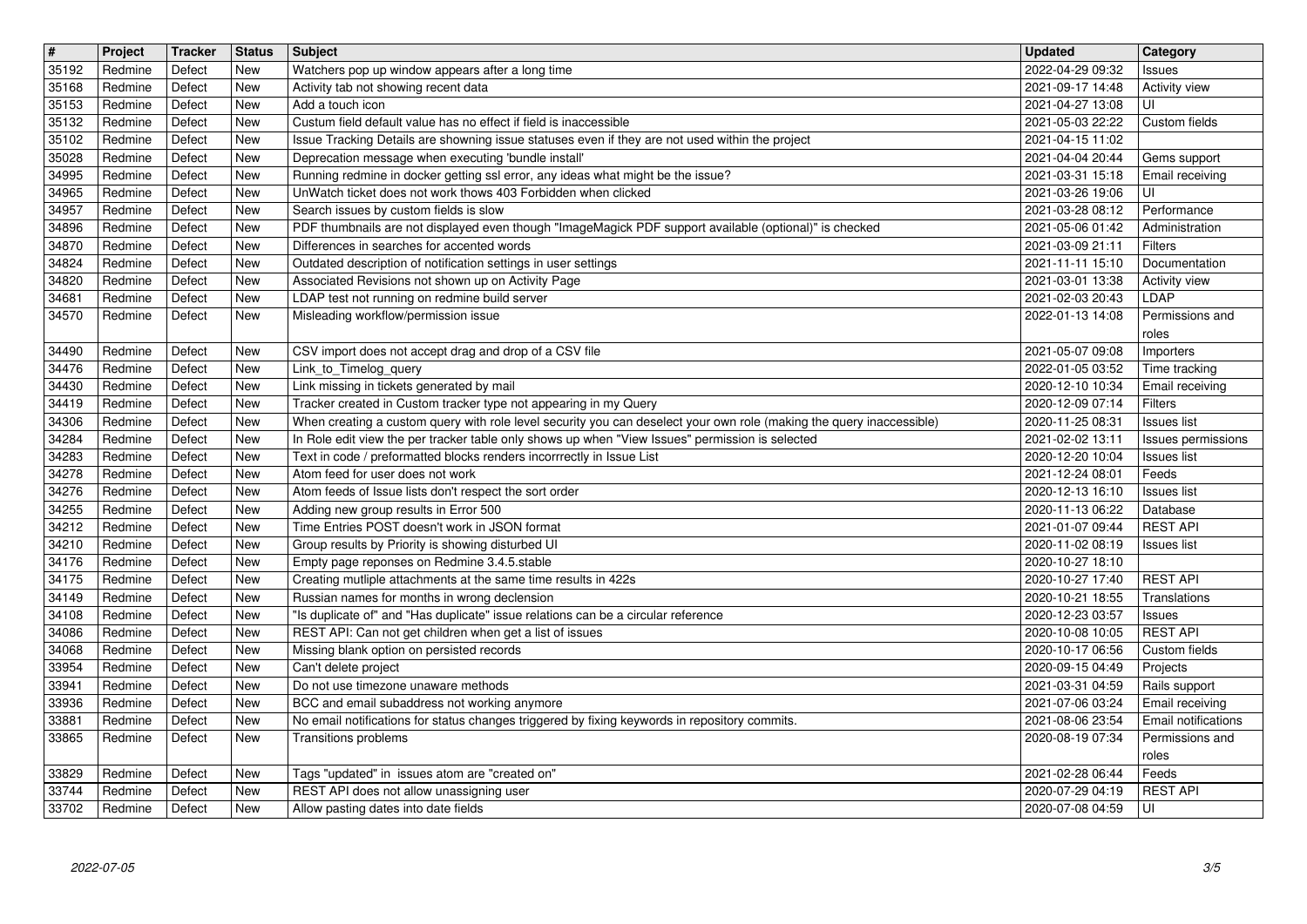| $\overline{\mathbf{H}}$ | Project            | <b>Tracker</b>   | <b>Status</b>     | <b>Subject</b>                                                                                                                                               | <b>Updated</b>                       | Category                                |
|-------------------------|--------------------|------------------|-------------------|--------------------------------------------------------------------------------------------------------------------------------------------------------------|--------------------------------------|-----------------------------------------|
| 33701                   | Redmine            | Defect           | <b>New</b><br>New | URI check (for Custom Fields) overly restrictive (only http, https, ftp and mailto allowed)<br>Import is undetermined on load balancer                       | 2021-04-27 17:06                     | Custom fields                           |
| 33687<br>33647          | Redmine<br>Redmine | Defect<br>Defect | New               | Paste images from the clipboard does not work when editing existing issue notes                                                                              | 2020-07-02 03:04<br>2021-11-29 12:31 | Importers<br>UI                         |
| 33634                   | Redmine            | Defect           | New               | The contextual navigation is not working erroneous                                                                                                           | 2020-06-19 19:03                     | <b>Issues list</b>                      |
| 33629                   | Redmine            | Defect           | New               | 403 on Versions via API and individual versions via WebUI and API                                                                                            | 2020-06-18 17:07                     | Permissions and                         |
| 33626                   | Redmine            | Defect           | <b>New</b>        | Keep issue status when processing commit messages                                                                                                            | 2020-06-18 11:39                     | roles<br>Administration                 |
| 33616                   | Redmine            | Defect           | New               | Assignee & Author Dropdown Sort                                                                                                                              | 2020-06-17 16:38                     | Issues filter                           |
| 33610                   | Redmine            | Defect           | New               | Submitting the edit issue form without changing any field updates updated_on column                                                                          | 2020-11-28 09:10                     | Issues                                  |
| 33544                   | Redmine            | Defect           | New               | One of the SSL Certificates of redmine.org seems to be expired                                                                                               | 2020-06-25 11:49                     | Website                                 |
| 33542                   | Redmine            | Defect           | <b>New</b>        | Listing issues slows down on collection of large issues                                                                                                      | 2020-06-02 20:07                     | (redmine.org)<br>Issues                 |
| 33530                   | Redmine            | Defect           | New               | Removing repository unlinks issues from changesets for all projects                                                                                          | 2020-05-30 18:15                     | <b>Issues</b>                           |
| 33502                   | Redmine            | Defect           | <b>New</b>        | Issue field labels for fields with descriptions are missing styling on issues show view.                                                                     | 2020-05-27 04:10                     | UI                                      |
| 33458<br>33450          | Redmine<br>Redmine | Defect<br>Defect | <b>New</b><br>New | The display of Forums tab of the project settings is broken<br>Notification Emails cut off due to SMTP protocol specificies                                  | 2021-02-21 06:12<br>2020-05-15 15:18 | Project settings<br>Email notifications |
| 33415                   | Redmine            | Defect           | New               | Issue#closable? doesn't handle the case of issues with open subtask(s) ánd being blocked by other open issue(s)                                              | 2022-03-19 11:26                     | UI                                      |
| 33402                   | Redmine            | Defect           | New               | Receive email problem - inserting unwanted p tags                                                                                                            | 2020-11-28 09:18                     | Email receiving                         |
| 33350<br>33336          | Redmine<br>Redmine | Defect<br>Defect | New<br>New        | Rows in Forums tab of project setting are not striped according to odd/even rule<br>Send notification when new issue created by email?                       | 2020-05-15 07:50<br>2020-04-21 19:30 | Project settings<br>Email notifications |
| 33327                   | Redmine            | Defect           | <b>New</b>        | Import issues project tree not displaying correctly                                                                                                          | 2020-04-20 13:40                     | Importers                               |
| 33257                   | Redmine            | Defect           | New               | Bulk edit for time entries does not support User filed                                                                                                       | 2020-04-06 08:23                     | Time tracking                           |
| 33240<br>33181          | Redmine<br>Redmine | Defect<br>Defect | New<br>New        | Issue subjects in gantt are broken in Internet Explorer if the avatar server is inaccessible<br>IssuesSystemTest#test_index_as_csv_should_reflect_sort fails | 2020-04-02 17:00<br>2020-09-25 03:19 | Gantt<br>Code                           |
|                         |                    |                  |                   |                                                                                                                                                              |                                      | cleanup/refactoring                     |
| 33148                   | Redmine            | Defect           | <b>New</b>        | application stuck if query with filter "Issue" and with large amount of IssueIDs                                                                             | 2020-04-08 10:01                     | Issues filter                           |
| 33108<br>33023          | Redmine<br>Redmine | Defect<br>Defect | New<br>New        | Mercurial support is broken for Mercurial 5.1 or later<br>Warning occurs when displaying a few exceptional PDF thumbnail                                     | 2020-03-07 07:25<br>2020-06-15 06:30 | <b>SCM</b><br>Attachments               |
| 32985                   | Redmine            | Defect           | New               | Garbage collection issue when exporting huge CSV                                                                                                             | 2020-02-11 21:16                     | <b>Issues list</b>                      |
| 32972                   | Redmine            | Defect           | <b>New</b>        | UTF8 Symbols as Usernames get Truncated                                                                                                                      | 2022-02-02 21:16                     | Accounts /                              |
| 32915                   | Redmine            | Defect           | New               | Internal Server Error occurted when exporting gantt chart to png on Windows                                                                                  | 2021-09-17 05:30                     | authentication<br>Gantt                 |
| 32845                   | Redmine            | Defect           | <b>New</b>        | New line codes are not reflected in tables created in textile format.                                                                                        | 2020-01-27 08:43                     | Text formatting                         |
| 32762                   | Redmine            | Defect           | New               | Unicode character fails edit Issue                                                                                                                           | 2022-02-14 20:51                     |                                         |
| 32729<br>32704          | Redmine<br>Redmine | Defect<br>Defect | New<br>New        | Line breaks when creating ticket or comment via Mail<br>ActionView::Template::Error (undefined method `position' for nil:NilClass):                          | 2020-11-29 06:07<br>2020-06-01 12:07 | Email receiving<br>Documents            |
| 32664                   | Redmine            | Defect           | New               | Adding an empty reply to a forum message does not show any error                                                                                             | 2020-02-04 10:33                     | Forums                                  |
| 32663                   | Redmine            | Defect           | New               | negative string size (or size too big)                                                                                                                       | 2019-12-19 18:45                     | <b>Issues</b>                           |
| 32636<br>32612          | Redmine<br>Redmine | Defect<br>Defect | New<br><b>New</b> | Export Wiki pages to pdf: background of table cells don't maintain its color<br>Distinct can be removed due to unique constraint in database                 | 2019-12-13 12:45<br>2019-12-11 18:31 | <b>PDF</b> export                       |
| 32610                   | Redmine            | Defect           | New               | A inner join can be removed                                                                                                                                  | 2019-12-11 18:24                     |                                         |
| 32609<br>32558          | Redmine<br>Redmine | Defect<br>Defect | New<br>New        | PRE: texts in PRE of issue mail will be renderred as large font and with multiple line break<br>Distinct can be removed                                      | 2019-12-11 16:09<br>2019-12-06 04:07 | <b>Email notifications</b>              |
|                         |                    |                  |                   |                                                                                                                                                              |                                      |                                         |
|                         |                    |                  |                   |                                                                                                                                                              |                                      |                                         |
|                         |                    |                  |                   |                                                                                                                                                              |                                      |                                         |
|                         |                    |                  |                   |                                                                                                                                                              |                                      |                                         |
|                         |                    |                  |                   |                                                                                                                                                              |                                      |                                         |
|                         |                    |                  |                   |                                                                                                                                                              |                                      |                                         |
|                         |                    |                  |                   |                                                                                                                                                              |                                      |                                         |
|                         |                    |                  |                   |                                                                                                                                                              |                                      |                                         |
|                         |                    |                  |                   |                                                                                                                                                              |                                      |                                         |
|                         |                    |                  |                   |                                                                                                                                                              |                                      |                                         |
|                         |                    |                  |                   |                                                                                                                                                              |                                      |                                         |
|                         |                    |                  |                   |                                                                                                                                                              |                                      |                                         |
|                         |                    |                  |                   |                                                                                                                                                              |                                      |                                         |
|                         |                    |                  |                   |                                                                                                                                                              |                                      |                                         |
|                         |                    |                  |                   |                                                                                                                                                              |                                      |                                         |
|                         |                    |                  |                   |                                                                                                                                                              |                                      |                                         |
|                         |                    |                  |                   |                                                                                                                                                              |                                      |                                         |